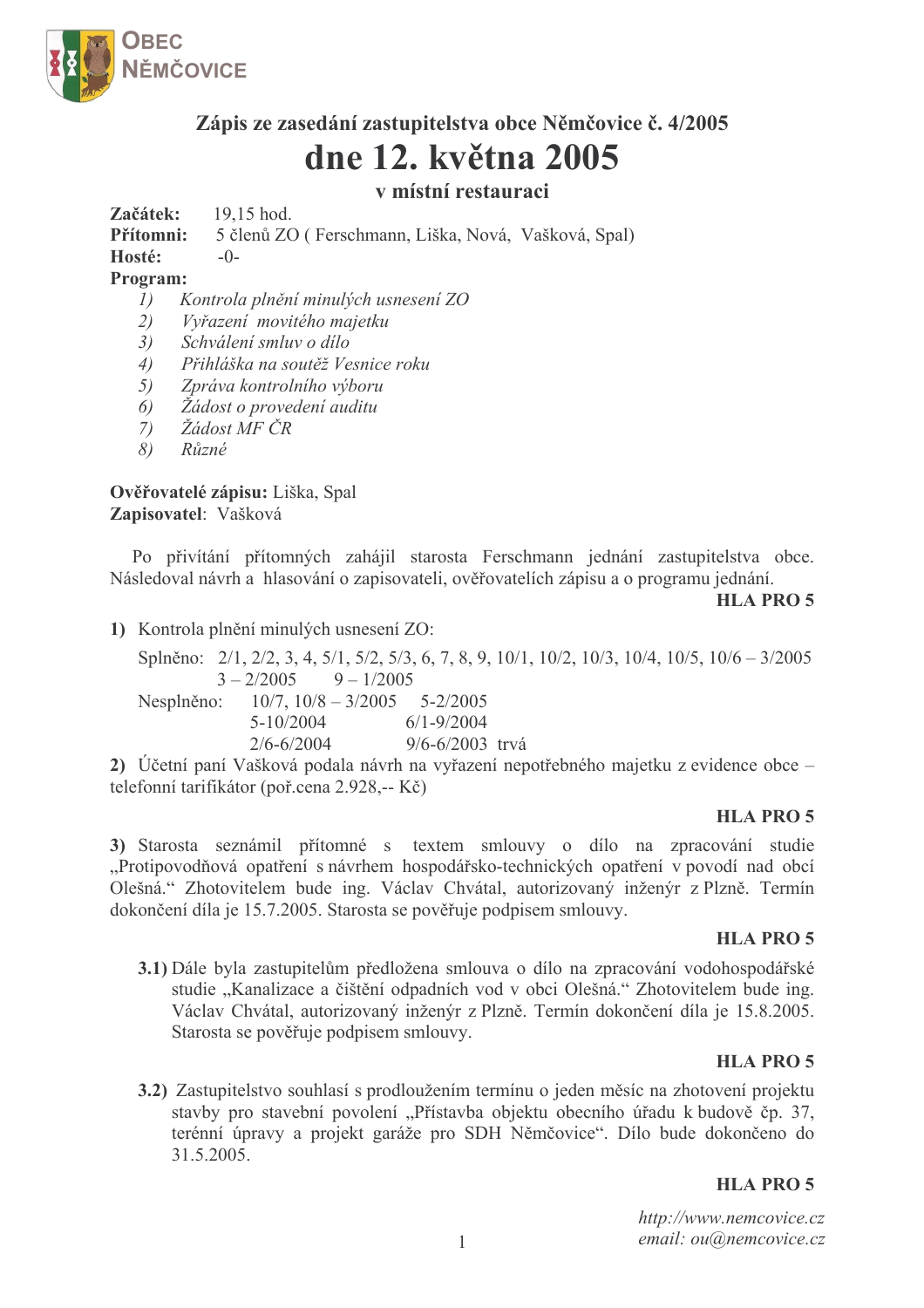4) Starosta podal návrh na podání přihlášky do soutěže Vesnice roku 2005.

## **HLA PRO 5**

5) Zprávu kontrolního výboru přečetl předseda KV V. Liška z provedené kontroly zaměřené na převody nemovitostí v souladu se zákonem o obcích za období 1990 - 2002. Ze zprávy vyplynulo, že kupní smlouva z 1.10.1992 na prodej pozemků stpč. 62 a 63 a zahrady 1041/1 v k.ú. Olešná byla uzavřena v rozporu se zákonem o obcích. Starosta je pověřen jednat v této věci o nápravě.

## **HLA PRO 5**

6) Zastupitelstvo schvaluje podání žádosti KÚPK o provedení auditu hospodaření obce za rok 2005 a zároveň o provedení "předauditu" na konci letošního roku.

## **HLA PRO 5**

7) Výsledkem kontroly čerpání dotací za rok 2002 a 2003 provedené pracovníky Finančního úřadu Rokycany je zjištění, že dotace na opravu místní komunikace ve výši 119 tisíc Kč od MMR byla použita v rozporu se stanovenými podmínkami. Nebyl dodržen termín akce. Obec má nařízeno dotaci vrátit včetně penále ve výši 90 tisíc Kč. Ostatní dotace byly použity správně. Na základě těchto zjištěných skutečností podá obec žádost Ministerstvu financí prostřednictvím FÚ Rokycany o prominutí vrácení dotace, penále a dopočtu penále z roku  $2002.$ 

## **HLA PRO 5**

8) Zastupitelstvo bere na vědomí rezignaci Jiřího Opičky na post zastupitele, obecního hajného a OLH.

8.1) Zastupitelstvo souhlasí s tím, aby funkci odborného lesního hospodáře pro obecní lesy vykonával pan František Kopřiva ze Zbiroha.

## HLA PRO 5

8.2) Starosta a účetní jsou pověřeni přípravou rozpočtového výhledu obce na  $2 - 5$  let ke schválení na příštím zasedání ZO. Tento nedostatek vyplynul z kontroly při auditu hospodaření obce.

## **HLA PRO 5**

8.3) Různé informace:

- 17.5. provede firma Rumpold Rokycany pravidelný jarní svoz nebezpečných složek komunálního odpadu z našeho sběrného dvoru.
- 26. a 27. 5. se starosta obce zúčastní IX. Sněmu Svazu měst a obcí ČR, který se uskuteční ve Žďáru nad Sázavou.
- 28. 5. se naši hasiči zúčastní prvního kola Západočeské hasičské ligy v Horní Lukavici  $(PJ)$ .
- 5. června se koná v rámci Dětského dne zábavné soutěžní odpoledne se začátkem od 13 hodin.

## Zastupitelstvo obce schvaluje:

- vyřazení nepotřebného majetku z evidence podle čl. 2
- smlouvy o dílo podle čl.  $3/2$ ,  $3/3$
- přihlášku na soutěž vesnice roku 2005
- žádost o provedení auditu podle čl. 6
- žádost MF ČR podle čl. 7